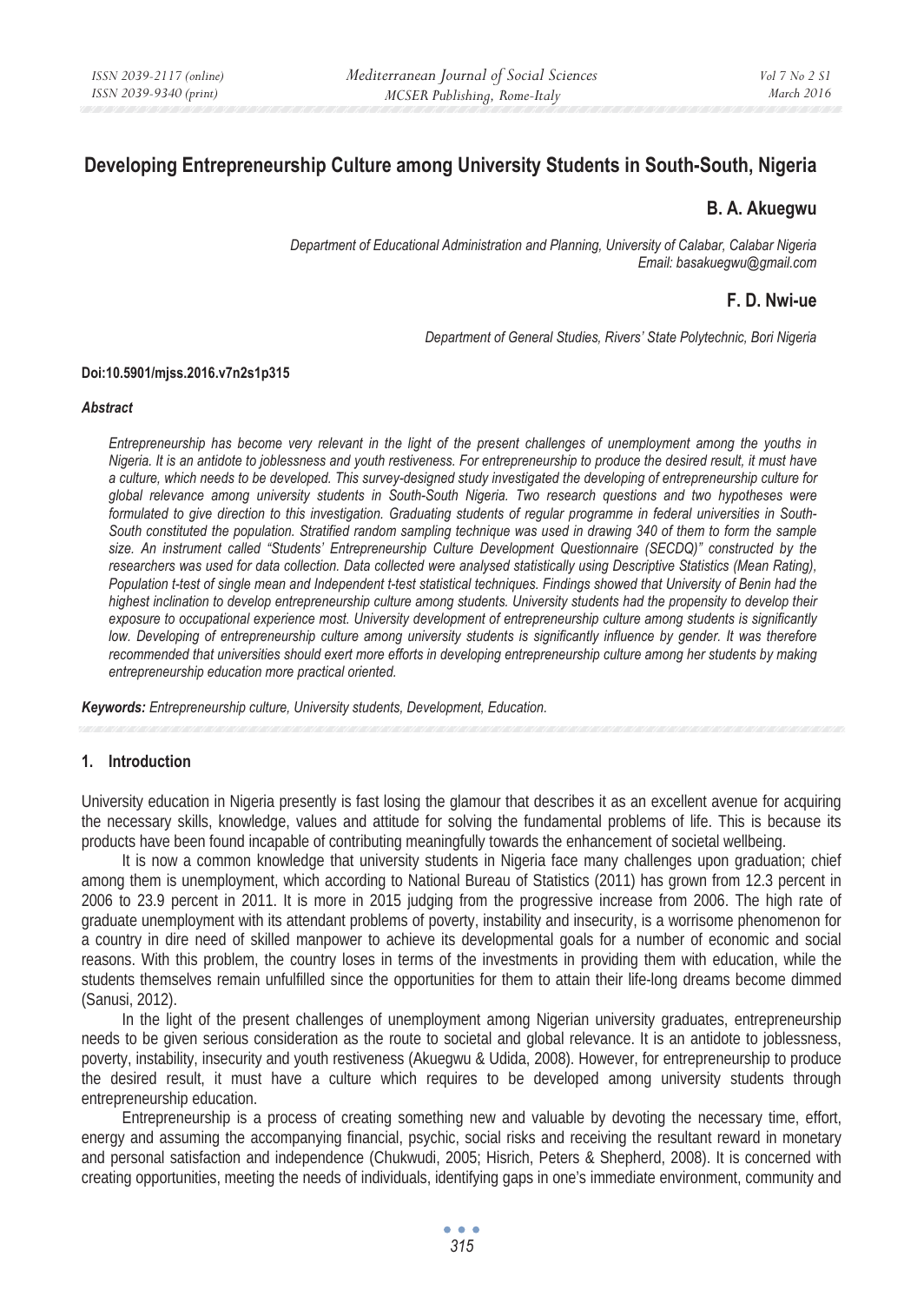society at large and bringing together resources in an innovative and profitable way to fill the gaps (Oni & Olaleye, 2004).

Entrepreneurship education is a form of education that seeks to prepare people, especially youths, to be responsible, enterprising individuals who become entrepreneurs and entrepreneurial thinkers, and who contribute to economic development and sustainable communities (Consortium for Entrepreneurship Education, 2005). In the same vein, Schein (2009) views culture as a pattern of shared tacit assumptions that was learned by a group as it solved its problems of eternal adoption and internal integration that has worked well enough to be considered valid and therefore to be taught to new members as the correct way to perceive, think and feel in relation to those problems. It can also be referred to as attitudes and values which in the case of entrepreneurship may be linked with autonomy, creativity and a sense of responsibility (soft skills); entrepreneurial knowledge and skills and management competences which have to be acquired (hard skills). Therefore, entrepreneurship culture is a set of values, beliefs and attitudes commonly shared in a society which underpin the notion of any entrepreneurial way of life as being desirable and in turn support the pursuit of effective entrepreneurial behaviour by individuals or groups (Gibb, 1999). According to Chiesa and Chiaroni, (2005), entrepreneurship culture in a university setting would refer to students' attitude to expand beyond scientific side of research to go for commercialization of general knowledge. Such commercialization is reflected by establishing new ventures exploiting tacit knowledge obtained.

Entrepreneurship culture is inculcated through entrepreneurship education, which is aimed at changing students' state of behaviours and even intentions that makes them to understand entrepreneurship, to become entrepreneurial and to become an entrepreneur that finally resulted in the formation of new businesses as well as new job opportunities (Fayolle & Gailly, 2005; Hannon, 2005; Venkatachalam & Waqif, 2005). When students develop entrepreneurship culture, wealth creation is possible; jobs are created; individuals and collective wellbeing becomes a reality.

To this end, universities are constantly being challenged to prepare students to acquire entrepreneurial skills, knowledge and attitudes to enable them function effectively and be relevant in a dynamic, rapidly changing entrepreneurial and global environment. Thus, by creating entrepreneurial culture, universities are expected to influence students' decision to be favourable towards establishing business with their considerable influence factor on students. This is because universities are seedbeds of entrepreneurship to teach their students the way to think and behave entrepreneurially (Bygrave, 2004). In this regard, universities are tasked to create an entrepreneurially supportive environment that could encourage entrepreneurial activities, which would in turn help to develop an enterprise culture among students (Roffe, 1999). Buttressing this fact further, Babalola (2011) avers that regardless of the type of person a student might be, several school-related techniques can be used to drive students who are not naturally inclined to become entrepreneurs to develop and sustain interest in business. These include: exposure to occupational experience or industrial attachment, encouraging them to work independently, access to assistance to government and/or financial institutions, availability of technology and/or raw materials, knowledge of profit margin, allowing them to take personal responsibility, exposing them to success stories of entrepreneurs and exposing them to relevant skills or technical knowledge and know how.

However, despite the enviable positions of universities in inculcating and driving entrepreneurial culture among students, universities in South-South geographical zone in particular and Nigeria in general have not been able to connect themselves with industrialization through entrepreneurship. Some factors according to Onojetah (2011), responsible for this include the fact that universities are yet to produce a critical mass of individuals with the requisite generic skills to a level that will ensure their creative productivity. On the advantageous side, these generic skills are transversal in nature capable of ensuring that the rapid obsolescent of factual knowledge is taken care of by placing emphasis on tools and methods of knowing and doing and not on mere memorization and regurgitation (Ojo, 2007). Thus, university education is dysfunctional with inadequate curricula according to Central Bank of Nigeria (2005) in National Economic Empowerment and Development Strategy (NEEDS) document, lacking in utility (Etta, 2006) with regards to entrepreneurship, and so have deleterious effect on it (Onojetah, 2011).

In recognition of this anomaly, the then President of Nigeria, Chief Olusegun Obasanjo, in his quest to make Nigeria be among the top 20 leading economies in the world by 2020, mandated that all university students in Nigeria, regardless of their major, be exposed to entrepreneurship development study (Babalola, 2011). This gave birth to National Universities Commission's assemblage through a workshop of a team of experts mainly university lecturers to draw a curriculum for entrepreneurship education in 2003. The curriculum published in 2004 was implemented in 2007/2008 session with the introduction of entrepreneurship education in all universities in Nigeria as part of General Studies Programme, offered by second and third-year students of both regular and part-time programmes (Akuegwu & Udida, 2008). The importance attached to entrepreneurship was further accentuated in the National Policy on Education (Federal Republic of Nigeria, 2013, p.27), that the goals of Tertiary Education shall be to: "promote and encourage scholarship, entrepreneurship and community service" amongst others, aimed at reducing skill shortages and enhancing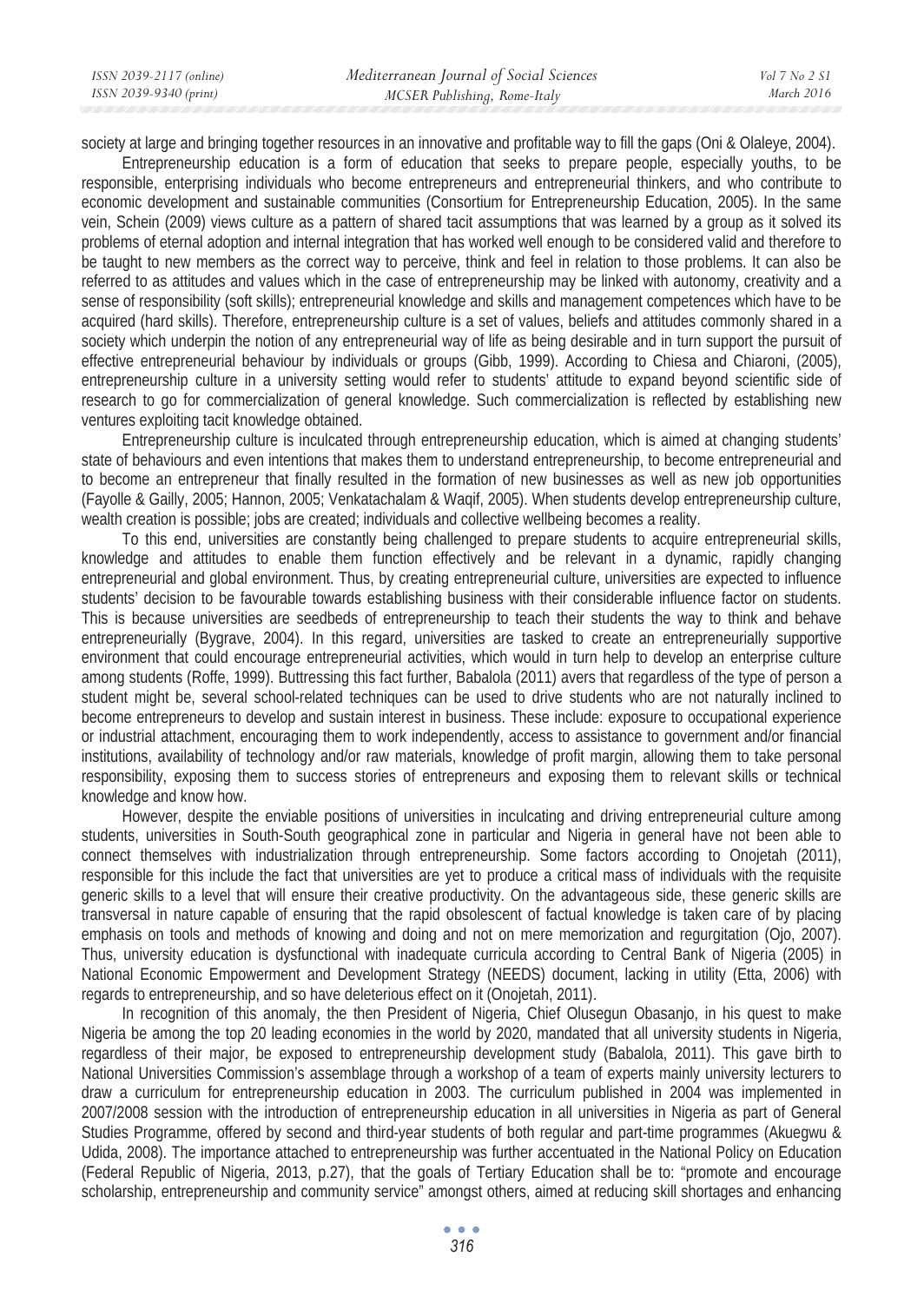self-reliance among youths. In spite of these developments, there is need to establish through empirical research the extent of developing entrepreneurship culture among university students for global relevance. It is on this basis that this study is being conducted.

# **2. Statement of the Problem**

In Nigeria, provision is made for the study of entrepreneurship as a compulsory course at the General Studies (GSS) level for all second and third-year students in universities. In addition, universities, those in south-south inclusive, have set up entrepreneurship development centres as part of policies aimed at making entrepreneurship education create significant impact on students by developing entrepreneurship culture among them whereby they are turned into job creators instead of seekers with the attendant creative thinking and practical skills to produce and market products. However, the teaching of this course has remained at best theoretical presentation of course materials and concepts, with little or no emphasis on practical aspects. Even at that, the requisite manpower, funding, learning environment and infrastructure needed to create and develop entrepreneurship culture through this course are lacking. Could these be the reason for hundreds of thousands of university graduates remaining jobless many years after their graduation? While studies have been carried out on entrepreneurship behaviours or attitudes and job creation or self-reliance among students, none has been specifically targeted at developing entrepreneurship culture among university students, particularly in South-South geopolitical zone of Nigeria. It is the quest to provide answers to these issues that fired the zeal to undertake this study.

# **3. Research Questions**

- 1. Which university has the highest inclination to develop entrepreneurship culture among regular programme students?
- 2. Which of the entrepreneurship culture variables do university regular programme students have the propensity to develop most?

# **4. Hypotheses**

- 1. Developing entrepreneurship culture among university regular programme students is not significantly low
- 2. Developing entrepreneurship culture among university regular programme students is not significantly influenced by gender.

# **5. Literature Review**

A study conducted by Wong (2011) found that entrepreneurship culture is composed of shared tacit assumptions about autonomy, innovativeness, risk taking, pro-activeness and competitive aggressiveness. It is when these assumptions are favourable and positive that students can develop entrepreneurship culture.

Mahlberg (1996) stated that universities have a key role to play in promoting entrepreneurship since educational institutions are ideally considered the place in shaping entrepreneurship cultures and aspirations among students while they are studying to survive in today's robust business milieu (Autio, Keeley, Klofsten & Ulfstedt, 1997; Landstrom, 2005).

There is an articulation by employers of labour of the need for graduates to be equipped with a range of entrepreneurship skills with foci upon creativity, capacity for innovation, networking relationship management and risktaking (Moreland, 2007). This underscores the importance of educational programmes of universities to be purely geared towards developing entrepreneurship culture. Such programmes should have the goal of nurturing some attitudes and the overall entrepreneurial intention and that inspiration which is a construct with an emotional element, considered as the most influential benefits of entrepreneurship (Frolova, 2010). Similarly, European Commission (European Union, 2006) has in a number of studies called for the development of the entrepreneurial mindset in the student population. Evidence also abounds that the importance of entrepreneurship skills to future employment is shared by the students themselves (Coaldrake, 2001), and that universities are not seen to be fully equipped to meet this need (Coaldrake, 2001; Durham University Centre for Entrepreneurial Learning, 2009).

Autio et al (1997) studied entrepreneurial intentions of technology and science students across four countries and consistently concluded that university teaching environments are the most influential factors that affect students' perceptions towards entrepreneurial career and entrepreneurial convictions. This calls for presenting a positive image of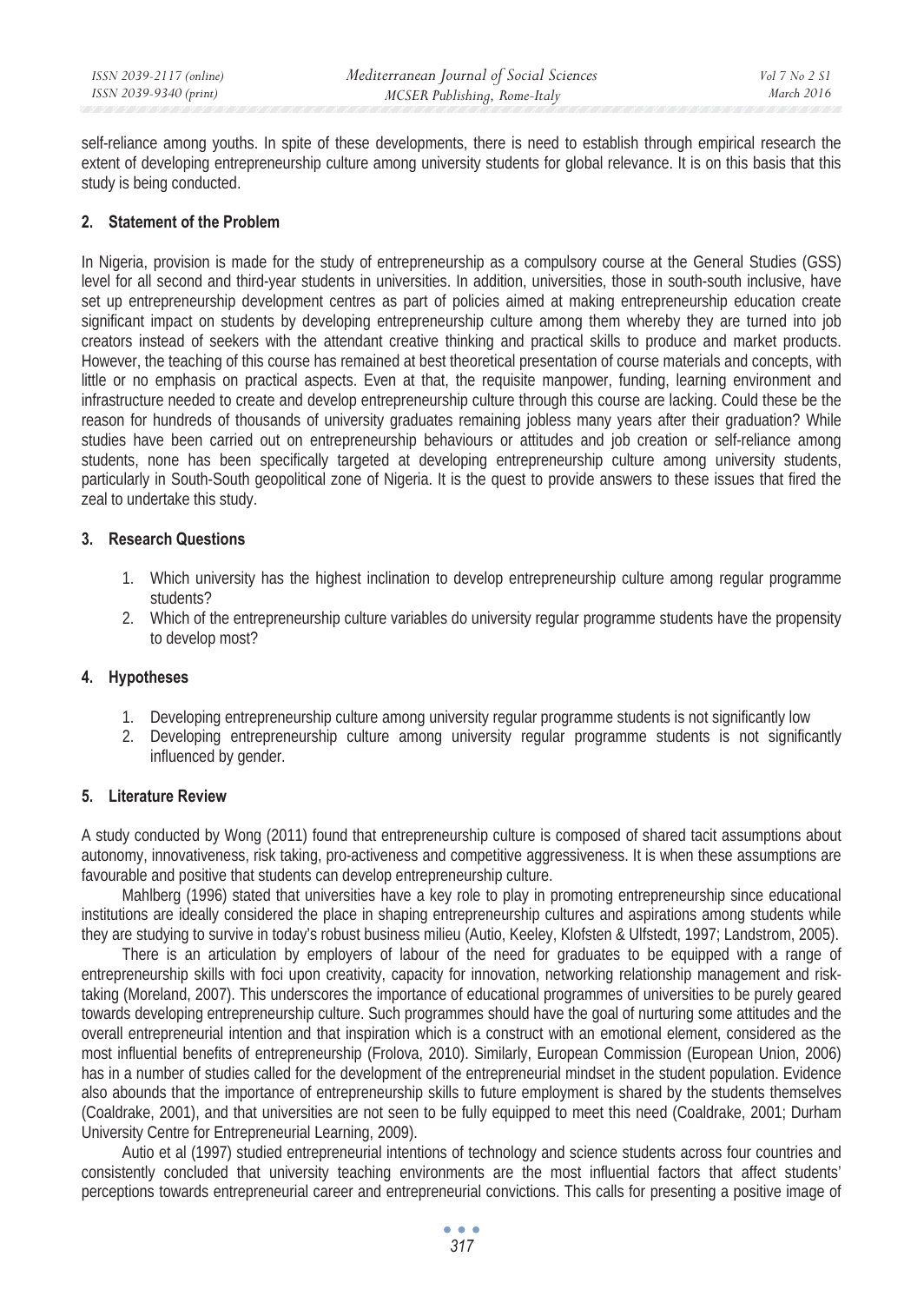| ISSN 2039-2117 (online) | Mediterranean Journal of Social Sciences | Vol 7 No 2 SI |
|-------------------------|------------------------------------------|---------------|
| ISSN 2039-9340 (print)  | MCSER Publishing, Rome-Italy             | March 2016    |

entrepreneurship as career option to draw students' attention by providing the resources and other facilities available to them. The reason for this is that students' preferences towards career are easily influenced by the environmental conditions in which they are interacting with as they are young and always looking for appropriate models (Keat, Selvarajah & Meyer, 2011; Gnyawali & Fogel, 1994; Fayolle & Degeorge, 2006).

Chiaha, Eze and Agu in Chiaha and Agu (2008) found in their studies that entrepreneurship education can make students more entrepreneurial by causing core traits like diligence and hard-work, confidence, risk-taking, decision making, interpersonal skills, leadership skills and goal getting skills to improve. This means that even if one lacks interest in entrepreneurial activities, the same can develop entrepreneurship culture having been exposed to the education.

Akuegwu and Udida (2008) found that university students' orientation towards entrepreneurial studies is significantly dependent on gender, while the outcome of Chiaha and Agu's (2008) study showed that entrepreneurship education makes individual to become more entrepreneurial irrespective of their gender or educational background. These imply that entrepreneurship education can produce different set of results on students depending on the area of study and the prevailing economic and entrepreneurship aspirations.

### **6. Research Methods**

The setting for this research study is south-south geopolitical zone of Nigeria which has six states, famous for its huge mineral deposits notably crude oil. This zone is blessed with 13 public universities - 6 federal and 7 state-owned. The 6 Federal Universities provided the focus in which 4 of them were randomly drawn for use in this study.

The design adopted for this study was survey, while the population was constituted by graduating (final year) students of regular programme who were 3404 in number. The focus on this category of students was because, being at the exit point of their university education programme, they will soon graduate to face realities in the labour market, where they are expected to put into use the entrepreneurship culture they have developed by creating jobs for themselves. The sample comprised 340 of them drawn using stratified random sampling technique. A breakdown of the sample showed that 85 graduating (final year) students of regular programme were drawn from each of the 4 Federal Universities studied. The sampling ensured equal representation of male and female students - 170 each. However, due to the lopsided nature (odd-numbered) of the sample, 43 males and 42 females each were selected from 2 universities, while 43 females and 42 males were selected from the remaining 2 universities. Names of universities and gender provided the basis for stratification.

Data collection was carried out with a researchers-developed instrument called "Students' Entrepreneurship Culture Development Questionnaire (SECDQ)", made up of two sections – A and B. Section A contained 2 demographic variables namely name of institution and gender, while section B arranged on a 5-point rating scale had 32 items, 4 of which measured each of the 8 variables isolated for this study. These include: Exposure to Occupational Experience, Encouragement to Work Independently, Access to Governmental/Financial Institutions' Assistance, Availability of Raw Materials, Knowledge of Profit Margin, Opportunity to Display Personal Responsibility, Exposure to Success Stories of Entrepreneurs and Exposure to Technical Knowledge. These variables were adopted from Babalola (2011) and modified for use in executing this study. Experts in entrepreneurship education, and measurement and evaluation conducted the face validity of the instrument. The trial test carried out with Cronbach Coefficient Alpha, yielded coefficients ranging from .79 to .93, which is an indication that the instrument was reliable for use to achieve the goal of this study.

The administration of the instrument was carried out by the researchers, with the help of 4 research assistants trained purely for data collection in universities where the researchers were unable to cover by themselves. This measure gave a 100 percent returns rate of the instrument.

Statistical analysis of the data collected was carried out with Descriptive Statistics (Mean Rating), Population t-test of single mean and Independent t-test. Summaries of the results were presented in tables.

#### **7. Results**

#### *7.1 Research Questions*

1. Which university has the highest inclination to develop entrepreneurship culture among regular programme students? Descriptive statistics (Mean Rating) is used to provide answer to this question. Summaries of the results are presented in table 1.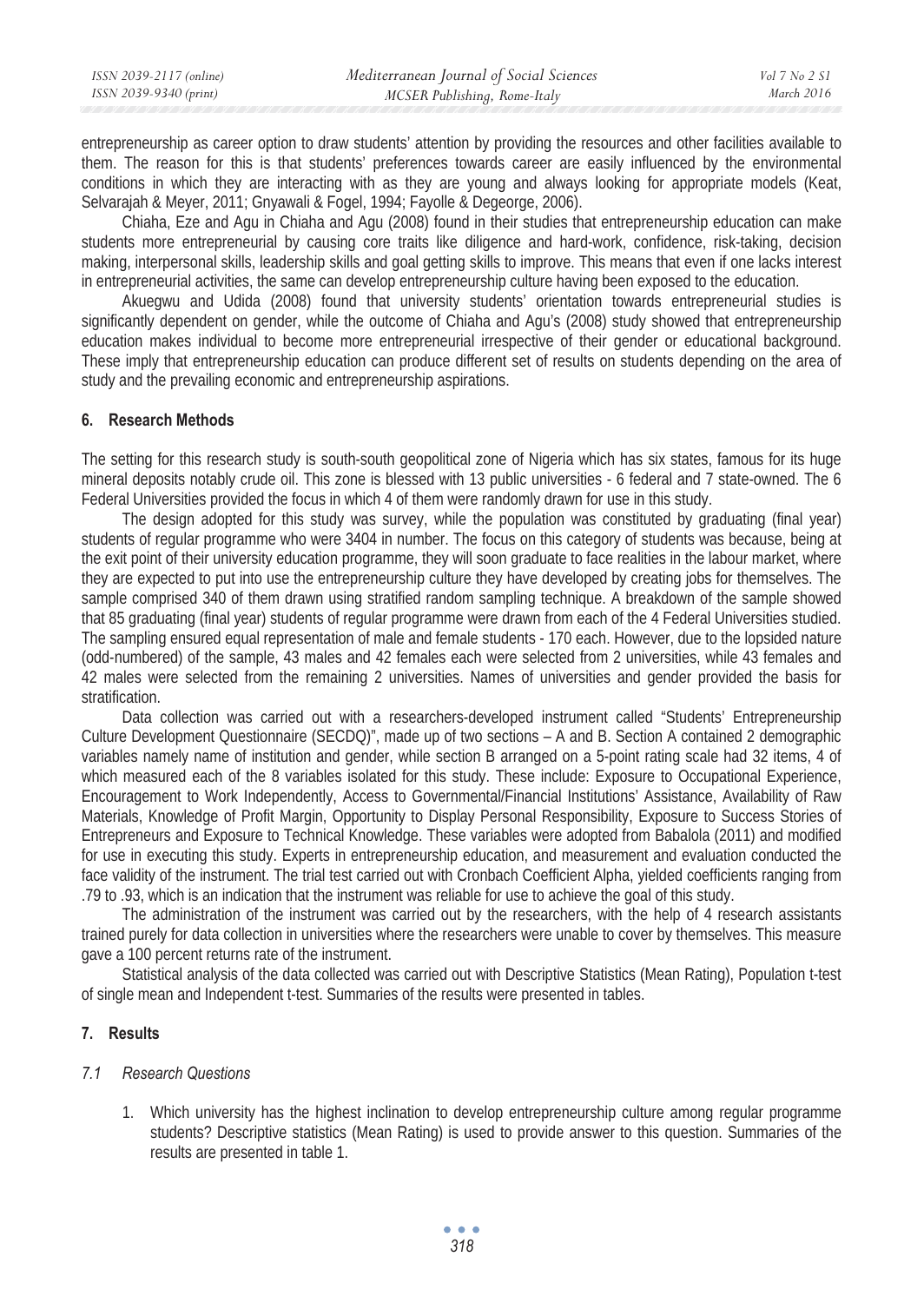**Table 1:** State of the Art Description of Universities' Inclination towards Developing Entrepreneurship Culture among Regular Programme Students.

| $N = 340$                                                                           |                         |           |                         |           |                         |           |                         |           |
|-------------------------------------------------------------------------------------|-------------------------|-----------|-------------------------|-----------|-------------------------|-----------|-------------------------|-----------|
| Universities                                                                        |                         |           |                         |           |                         |           |                         |           |
|                                                                                     | UniBen                  |           | UniCal                  |           | UniPort                 |           | UniUvo                  |           |
| Variables                                                                           | $\overline{\mathbf{x}}$ | <b>SD</b> | $\overline{\mathbf{x}}$ | <b>SD</b> | $\overline{\mathbf{x}}$ | <b>SD</b> | $\overline{\mathbf{x}}$ | <b>SD</b> |
| <b>Exposure to Occupational</b><br>Experience                                       | 12.96                   | 4.52      | 12.54                   | 3.21      | 12.29                   | 2.43      | 12.53                   | 3.03      |
| <b>Encouragement to Work</b><br>Independently                                       | 12.44                   | 3.86      | 11.65                   | 2.91      | 9.63                    | 2.93      | 10.45                   | 2.94      |
| Exposure to Access to<br>Governmental /Financial<br><b>Institutions' Assistance</b> | 12.79                   | 4.15      | 11.91                   | 3.24      | 11.36                   | 3.20      | 10.68                   | 3.16      |
| <b>Exposure to Availability</b><br>of Raw Materials                                 | 12.09                   | 3.69      | 11.40                   | 3.19      | 12.13 3.27              |           | 11.36                   | 3.06      |
| Exposure to Knowledge<br>of Profit Margin                                           | 12.16                   | 3.89      | 11.79                   | 4.08      | 11.53                   | 3.68      | 11.72                   | 2.59      |
| Opportunity to Display<br>Personal Responsibility                                   | 13.11                   | 3.65      | 13.58                   | 3.25      | 11 04                   | 3.76      | 12.49                   | 3.25      |
| <b>Exposure to Success</b><br><b>Stories of Entrepreneurs</b>                       | 13.54                   | 3.46      | 13.49                   | 2.74      | 12.28                   | 3.26      | 12.69                   | 3.25      |
| <b>Exposure to Technical</b><br>Knowledge                                           | 11.41                   | 3.47      | 13.31                   | 3.10      | 13 29                   | 2.89      | 12.41                   | 3.05      |
| Grand Mean (x)                                                                      | 12.56                   | 3.84      | 12.46                   | 3.22      | 11.69                   | 3 1 8     | 11.79                   | 3.04      |

Summaries of this result displayed in table 1 revealed that University of Benin had the highest mean ( $\bar{x}$  = 12.56), followed by University of Calabar ( $\bar{x}$  = 12.46), University of Uyo ( $\bar{x}$  = 11.79) and University of Port Harcourt  $(\bar{x} = 11.69)$ . This means that University of Benin had the highest inclination to develop entrepreneurship culture among her regular programme students.

2. Which of the entrepreneurship culture variables do university regular programme students have the propensity to develop most? Descriptive statistics (Mean Rating) is used to provide answer to this question. Summaries of the results are presented in table 2.

**Table 2:** Mean (x) and Standard Deviation (SD) of University Regular Programme Students' Propensity to Develop Entrepreneurship Culture.

| $N = 340$                                                                       |                         |           |                 |  |  |
|---------------------------------------------------------------------------------|-------------------------|-----------|-----------------|--|--|
| Variables                                                                       | $\overline{\textbf{x}}$ | <b>SD</b> | Rank            |  |  |
| <b>Exposure to Occupational Experience</b>                                      | 13.58                   | 3.79      | 1st             |  |  |
| <b>Exposure to Success Stories of Entrepreneurs</b>                             | 13.00                   | 3.22      | 2nd             |  |  |
| <b>Exposure to Technical Knowledge</b>                                          | 12.61                   | 3.21      | 3rd             |  |  |
| Opportunity to Display Personal Responsibility                                  | 12.55                   | 3.60      | 4 <sup>th</sup> |  |  |
| Exposure to Knowledge of Profit Margin                                          | 11.80                   | 3.60      | 5th             |  |  |
| Exposure to Availability of Raw Materials                                       | 1175                    | 3.34      | 6 <sup>th</sup> |  |  |
| Exposure to Access to Governmental/Financial<br><b>Institutions' Assistance</b> | 11.69                   | 3.53      | 7 <sup>th</sup> |  |  |
| Encouragement to Work Independently                                             | 11.04                   | 3.35      | gth             |  |  |

Summaries of the results presented in table 2 indicated that university regular programme students had the propensity to develop their exposure to occupational experience most, following its highest mean value ( $\bar{x}$  = 13.58). Second is their exposure to success stories of entrepreneurs ( $\bar{x}$  = 13.00), followed by their exposure to technical knowledge in the third position  $(x = 12.61)$ . Opportunity to display personal responsibility is in fourth position ( $\bar{x}$  = 12.55), with exposure to knowledge of profit margin in the fifth position ( $\bar{x}$  = 11.80), exposure to

 $\bullet$   $\bullet$   $\bullet$ *319*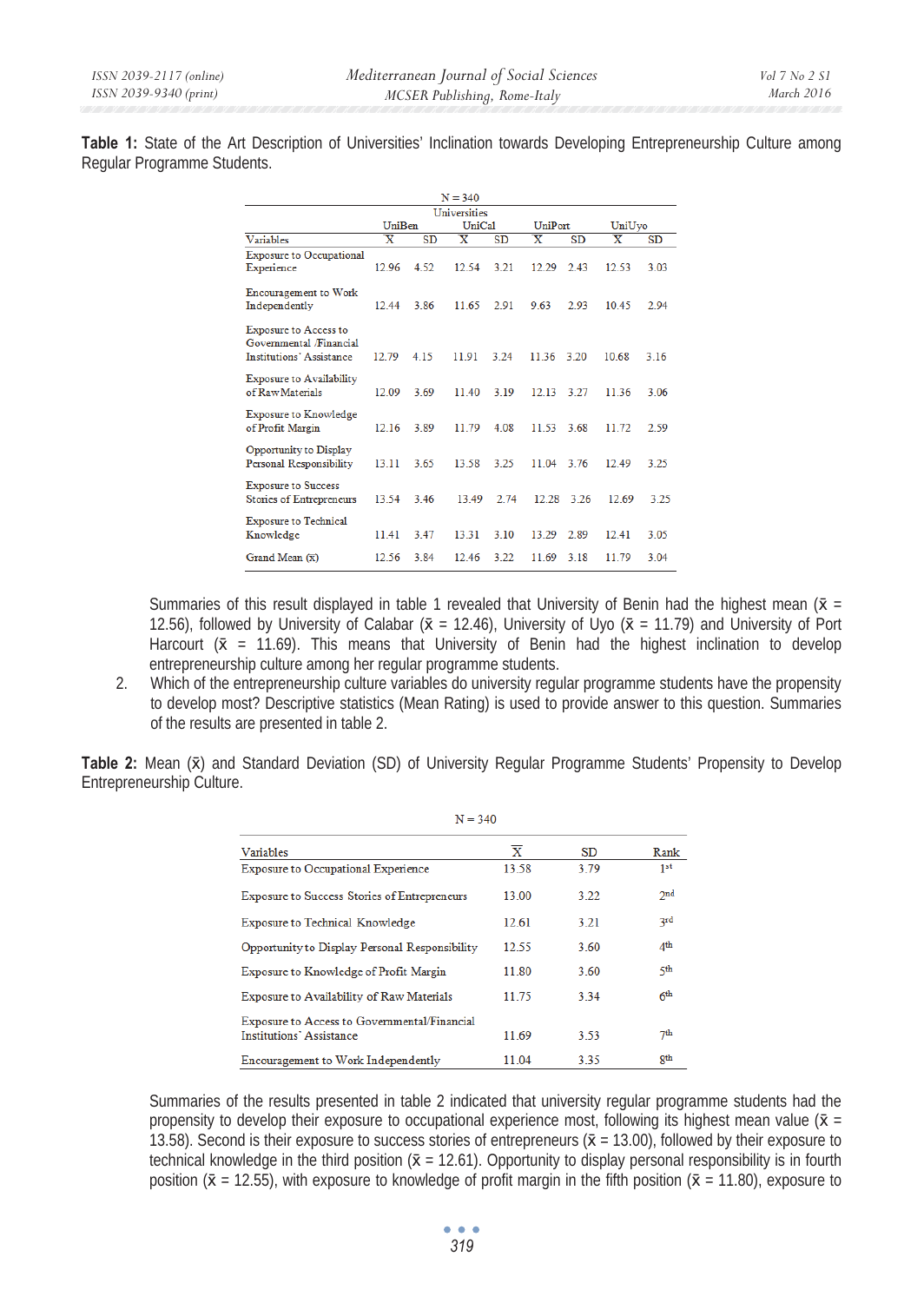availability of raw materials is in the sixth position  $(x = 11.75)$ , while exposure to access to governmental/financial institutions' assistance took the seventh position  $(\bar{x} = 11.69)$ , Last on the list is their encouragement to work independently with mean value ( $\bar{x}$  = 11.04).

### *7.2 Hypotheses*

1. Developing entrepreneurship culture among university regular programme students is significantly low. The only variable in this hypothesis is developing entrepreneurship culture among university regular programme students. Population t-test of single mean is used to analyse data collected statistically. Summaries of the results are presented in table 3.

**Table 3:** Summaries of Population t-test of Single Mean Analysis of Universities' Developing of Entrepreneurship Culture among Regular Programme Students

| $N = 340$                                                                 |                        |                         |       |            |  |  |
|---------------------------------------------------------------------------|------------------------|-------------------------|-------|------------|--|--|
| Variables                                                                 | Observed<br>Mean $(X)$ | Assumed<br>Mean $(\mu)$ | SD    | t-value    |  |  |
| <b>Exposure to Occupational Experience</b>                                | 13.58                  | 12.00                   | 3.79  | $66.098*$  |  |  |
| Encouragement to Work Independently                                       | 11 04                  | 12.00                   | 3.35  | $-60.749*$ |  |  |
| Exposure to Access to Governmental/<br>Financial Institutions' Assistance | 11.69                  | 12.00                   | 3.53  | $-61.060*$ |  |  |
| Exposure to Availability of Raw Materials                                 | 11.75                  | 12.00                   | 3.34  | $-65.298*$ |  |  |
| Exposure to Knowledge of Profit Margin                                    | 11.80                  | 12.00                   | 3.60  | $-60.474*$ |  |  |
| Opportunity to Display Personal<br>Responsibility                         | 12.55                  | 12.00                   | 3.60  | $64.335*$  |  |  |
| <b>Exposure to Success Stories of</b><br><b>Entrepreneurs</b>             | 13.00                  | 12.00                   | 3.22  | 74.459*    |  |  |
| <b>Exposure to Technical Knowledge</b>                                    | 12.61                  | 12.00                   | 3 2 1 | $72.307*$  |  |  |

Significant at .05;  $df = 339$ ; Critical t-value = 1.966

Summaries of the results presented in table 3 revealed that the calculated t-values obtained were found to be higher than the critical t-value of 1.966 at .05 alpha level of significance and 339 degrees of freedom. In specific terms, the calculated t-values were as follows: Exposure to Occupational Experience ( $t = 66.098$ , p<.05), Encouragement to Work Independently (t =  $-60.749$ , p<.05), Exposure to Access to Governmental/Financial Institutions' Assistance (t = -61.060, p<.05), Exposure to Availability of Raw Materials  $(t = -65.298, p < .05)$ , Exposure to Knowledge of Profit Margin  $(t = -60.474, p < .05)$ , Opportunity to Display Personal Responsibility (t = 64.335, p<.05), Exposure to Success Stories of Entrepreneurs (t = 74.459, p<.05) and Exposure to Technical Knowledge (t = 72.307, p<.05). With these results, the null hypothesis was rejected. It was therefore found that universities' developing of entrepreneurship culture among regular programme students is significantly low.

A further examination of the results indicated that the observed mean  $(x)$  universities' developing of entrepreneurship culture among regular programme students were found to be higher than the assumed mean of 12.00 in four of the variables, whereas in the remaining four, it was lower. Statistical comparison of these observed mean values and the assumed mean value of 12.00 using Population t-test of single mean gave positive and negative t-values. This means that universities' developing of entrepreneurship culture among her regular programme students is significantly low.

2. Developing of entrepreneurship culture among university regular programme students is not significantly influenced by gender. The independent variable is gender, while developing of entrepreneurship culture among regular programme students is the dependent variable. Independent t-test statistical analysis is used to compare the mean score of gender (male and female students) in their developing of entrepreneurship culture. Summaries of the results are presented in table 4.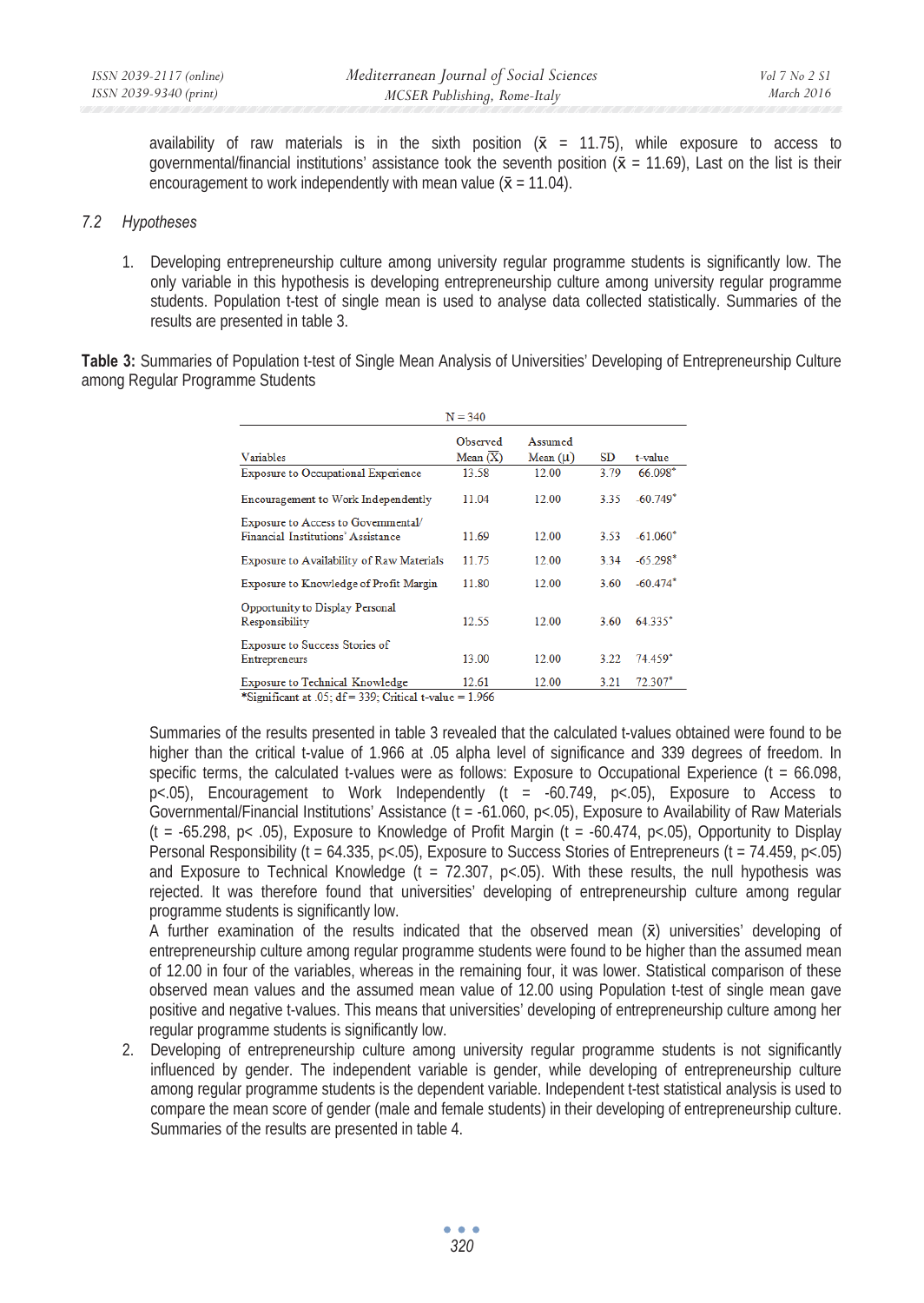**Table 4:** Summaries of Independent t-test Statistical Analysis of the Influence of Gender on Developing of Entrepreneurship Culture among University Regular Programme Students.

|                                            | Male<br>$N = 170$       |      | Female<br>$N = 170$     |           |          |
|--------------------------------------------|-------------------------|------|-------------------------|-----------|----------|
| Variables                                  | $\overline{\mathbf{x}}$ | SD   | $\overline{\mathbf{x}}$ | <b>SD</b> | t-value  |
| <b>Exposure to Occupational Experience</b> | 14.75                   | 4.30 | 12.41                   | 2.74      | $6.000*$ |
| Encouragement to Work Independently        | 12.04                   | 3.43 | 10.04                   | 2.95      | $5.757*$ |
| Exposure to Access to Government/          |                         |      |                         |           |          |
| Financial Institutions' Assistance         | 12.34                   | 3 74 | 11 02                   | 3 1 8     | $3.515*$ |
| Exposure to Availability of Raw Materials  | 11.76                   | 3.46 | 11.75                   | 3.18      | 0.028    |
| Exposure to Knowledge of Profit Margin     | 11.98                   | 3.98 | 11.62                   | 3.18      | 0.904    |
| Opportunity to Display Personal            |                         |      |                         |           |          |
| Responsibility                             | 13 34                   | 345  | 1176                    | 3.58      | $4135*$  |
| <b>Exposure to Success Stories of</b>      |                         |      |                         |           |          |
| <b>Entrepreneurs</b>                       | 13.52                   | 3.11 | 12.49                   | 3.25      | $2.981*$ |
| <b>Exposure to Technical Knowledge</b>     | 12.36                   | 3.41 | 12.85                   | 2.99      | $-1.419$ |

\*Significant at .05;  $df = 338$ ; Critical t-value = 1.966

Summaries of the results displayed in table 4 disclosed that the calculated t-values were found to be higher in five of the variables, while in the remaining three, it was lower at .05 alpha level of significance and 338 degrees of freedom. Specifically, the higher calculated t-values were obtained on the following variables: Exposure to occupational experience (t = 6.000, p<.05), Encouragement to work independently (t = 5.757,  $p$ <.05), Exposure to access to government/financial institutions' assistance (t = 3.515,  $p$ <.05), Opportunity to display personal responsibility (t = 4.135,  $p<0$ 5) and Exposure to success stories of entrepreneurs (t = 2.981, p<.05). With these results, the null hypothesis was rejected and so, developing of entrepreneurship culture among university students is significantly influenced by gender among these variables. In contrast, the calculated t-values were found to be lower in three variables namely: Exposure to availability of raw materials  $(t = 0.028, p < 0.05)$ . Exposure to knowledge of profit margin  $(t = 0.904, p < 0.05)$  and Exposure to technical knowledge ( $t = -1.419$ ,  $p < 05$ ). The null hypothesis was not rejected with these results. It therefore means that developing of entrepreneurship culture among university regular programme students is not significantly influenced by gender among these variables.

A further examination of these results revealed that male university regular programme students had higher mean (x) values in seven of the variables studied than their female counterparts, while in one variable, female university regular programme students had on edge over their male counterparts. This means that male university regular programme students develop entrepreneurship culture better than their female counterparts.

# **8. Discussion of Results**

Summaries of the results of research question one revealed that university of Benin had the highest inclination to develop entrepreneurship culture among students, judging from her highest mean value of  $(\bar{x} = 12.56)$ , followed by University of Calabar ( $\bar{x}$  = 12.46), University of Uyo ( $\bar{x}$  = 11.79) and lastly University of Port Harcourt with ( $\bar{x}$  = 11.69). This means that among the four Federal Universities studied, University of Benin has the highest likelihood or desire to develop entrepreneurship culture on her graduating (final year) regular programme students.

A plausible explanation for this finding hinges on the fact that University of Benin is among the first generation universities in Nigeria, while the rest three are second generation. It therefore follows that its position made it to be sending students into the labour market through graduation before others, and as such, it started feeling the pangs of graduate unemployment before other three universities studied. In corroboration to this articulation, University of Benin established Entrepreneurship Development Centre in 2002/2003 academic session before National Universities Commission (NUC) came up with a curriculum on Entrepreneurship Education in 2004. Other universities established theirs as university-wide centres after this date (2004). By implication, therefore, University of Benin, having started Entrepreneurship Programme before others is likely to have edge over them in developing entrepreneurship culture among her regular programme students.

Surprisingly, University of Port Harcourt sited on a more cosmopolitan town (Port Harcourt) than others took the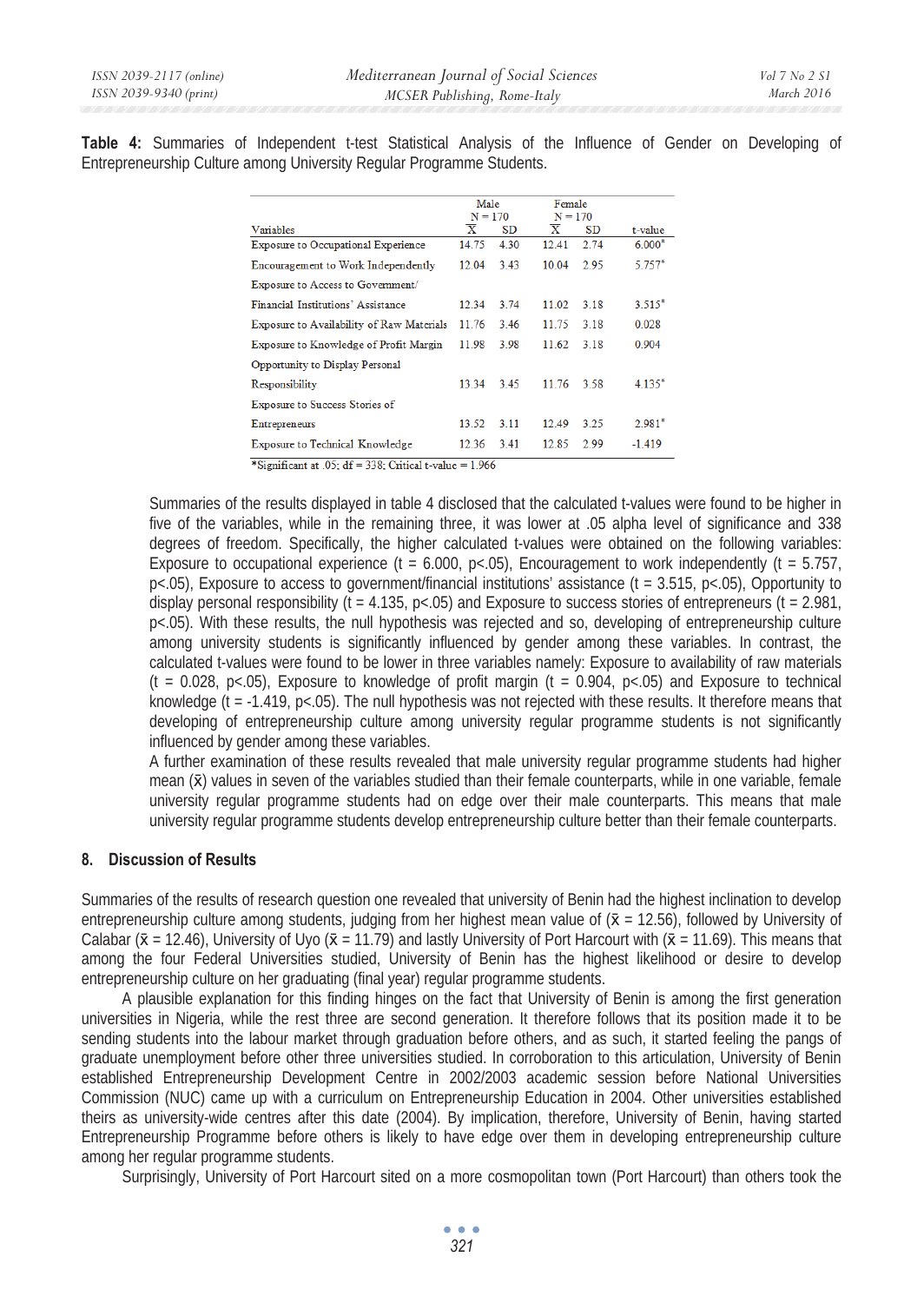last position. It therefore follows that the nature of the town universities are sited in do not influence the developing of entrepreneurship culture among regular programme students in such universities.

Summaries of the results of research question two disclosed that university regular programme students had the highest propensity to develop their exposure to occupational experience most than any other entrepreneurship culture variables studied. This means that among the eight variables of entrepreneurship culture studied, exposure to occupational experience attracts them most, followed by exposure to success stories of entrepreneurs, and lastly, encouragement to work independently.

The reason for this finding might be that as students are made to understudy other entrepreneurs through Students' Industrial Work Experience Scheme (SIWES), they are likely to acquire the necessary experience and exposure before venturing into their own business. These place them on a better pedestal to be familiar with the nature, terrain, demands and rigours of such entrepreneurial ventures, and as such are equipped with the wherewithal to succeed in facing new challenges that would bring improvement to their lives and society. Closely associated with this is their exposure to success stories of entrepreneurs, which ranked second. This means that by being exposed to success stories of entrepreneurs, university students get motivated to be like those entrepreneurs, and hence develop the preference for entrepreneurial ventures. From this finding, it shows that what drives the propensity of university regular programme students to develop entrepreneurship culture is what they can learn from others, and not their personal efforts and experience.

The results of hypothesis one indicated that universities developing of entrepreneurship culture among her regular programme students is significantly low. That is, the developing of entrepreneurship culture by universities on their regular programme students has not achieved tangible results. By implication, the universities have not been able to evolve tangible efforts to develop entrepreneurship culture among their regular programme students.

The reason for this finding can be attributed to the inability of universities to place entrepreneurship education in a context that emphasizes practical skills in setting up and managing a business. Rather, the education has been more of theoretical presentation of facts and knowledge. Under this arrangement, there is no way a student, who should be regarded as a potential entrepreneur can adequately grasp all that it takes to develop entrepreneurship culture, and so the required orientation and attitudinal mindset towards entrepreneurship will continue to elude them.

Low developing of entrepreneurship culture by universities among her regular programme students accounts for a large number of graduates remaining jobless years after their graduation. Furthermore, this low developing of entrepreneurship culture is fallout of universities' inability to engage qualified personnel in entrepreneurship education and procure materials and equipment necessary to back up the education. This inability is occasional by poor funding which universities have been operating under for a long time in Nigeria. Incidentally, this issue of poor funding has been at the centre of disputes between university workers' union and Federal Government of Nigeria, which has always culminated into strike actions by the former. Ordinarily, lack of funds is followed by lack of sufficient personnel and material. A delicious and palatable dish is a product of money, and so, developing entrepreneurship culture that can transform students into venture creators must be backed up by adequate funding.

From this articulation, it is evident that universities have not been fully equipped to meet the need for entrepreneurship culture among students (Coaldrake, 2001; Durham University Centre for Entrepreneurial Learning, 2009). No doubt, they have been given the mandate to play leading role in inculcating students with the entrepreneurship knowledge and skills that will be useful in their future career endeavours (Nurmi & Paasio, 2007). Therefore, there is need to properly equip them to deliver on this mandate.

Summaries of the results of hypothesis two showed that developing entrepreneurship culture among university regular programme students is significantly influenced by gender. That is, the measures students are exposed to in universities to develop their entrepreneurship culture and the way they respond is dependent on their gender. Thus, the way male students respond to their development of entrepreneurship culture in universities is not the same with their female counterparts. Similarly, this finding indicated a significant difference between male and female university regular programme students in their developing of entrepreneurship culture with the males having an edge over their female counterparts. This is attested to by the higher mean  $(\bar{x})$  values obtained by the male students in seven of the eight variables studied, as against the female students' one.

The reason for this finding may not be unconnected with the position of males in the families and society as the bread winners who are expected to cater for the needs of others. This therefore places on them the mandate to work harder to meet the family and society expectations. As such, the findings that male university students differed significantly from their female counterparts in their developing of entrepreneurship culture is not surprising. With this finding, male students have the tendency to be better and relevant entrepreneurship- wise than their female counterparts.

This finding is consistent with that of Akuegwu and Udida (2008) that male and female university students differed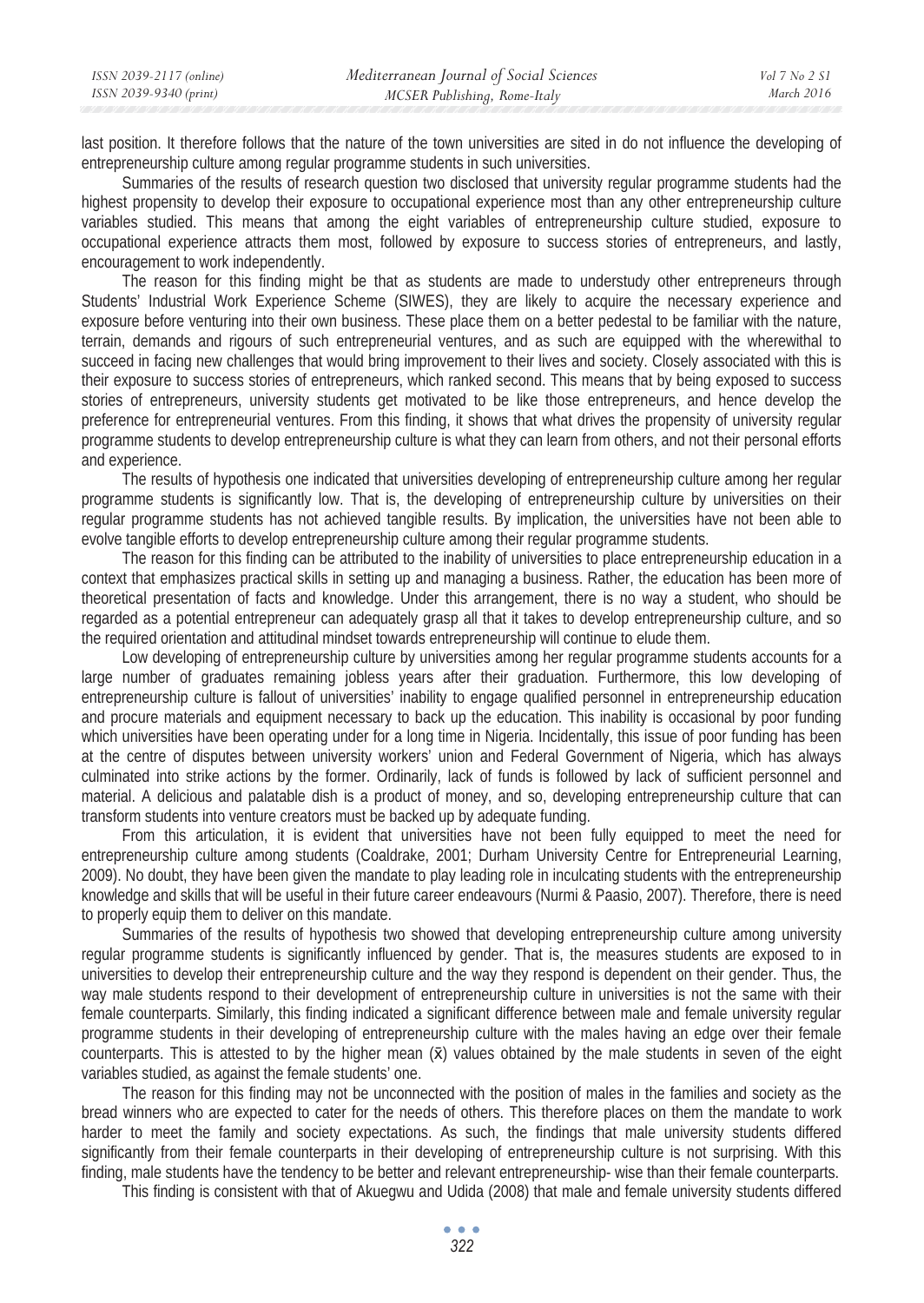significantly in their orientation towards entrepreneurial studies, with males having the upper hand, which is better orientation. With male students having better orientation, it is likely to be translated to developing entrepreneurship culture more than the female students. In contrast, the outcome of Chiaha and Agu's (2008) study showed that entrepreneurship education makes individuals to become more entrepreneurial irrespective of their gender or educational background. It therefore follows that what develops entrepreneurship culture is entrepreneurship education and not necessarily gender.

# **9. Conclusion**

Following the finding from this study, the conclusion drawn is that University of Benin has the highest inclination to develop entrepreneurship culture among graduating regular programme students. University regular programme students have the propensity to develop their exposure to occupational experience most, an indication that they are favourably disposed towards this aspect of entrepreneurship culture most. University development of entrepreneurship culture among her regular programme students is significantly low. Developing entrepreneurship culture among university regular programme students is significantly influenced by gender, with males tilting towards developing entrepreneurship culture more than the females. With low development of entrepreneurship culture among regular programme students by universities generally, some still have the inclination to develop entrepreneurship culture among their regular programme students better than others.

# **10. Recommendations**

These recommendations are put forward, following the results from this study.

- 1. Universities should exert more efforts in developing entrepreneurship culture by making entrepreneurship education more practical oriented. Through this measure, students may be exposed to firsthand knowledge about setting up and managing new ventures, which may go a long way to make students job creators and not seekers. More importantly, by encouraging the developing of entrepreneurship culture, universities may be working towards reducing unemployment among her graduates and its associated problems.
- 2. Female university students should be encouraged to develop entrepreneurship culture. This may enable them to be economically independent, and compete favourably with their male counterparts. More especially, female students should be exposed to entrepreneurship practices with a viewing to arousing their interest on it.

# **References**

- Akuegwu, B. A. & Udida, L. A. (2008). University students' orientation towards entrepreneurial studies and its management implications for sustainable development: *Nigerian Journal of Educational Administration and Planning*, *8*(1), 141 – 152.
- Autio, E., Keeley, R. H., Klofsten, M. & Ulfstedt, T. (1997). Entrepreneurial intent among students: Testing an intent model in Asia, Scandinavia and USA. *Frontiers of Entrepreneurship Research 17*. Wellesley: Babson College/Kauffman Entrepreneurship Research Conference Centre for Entrepreneurial Studies, Babson College.
- Babalola, J. B. (2011). Eyeing sustainable development: Entrepreneurial climate must change in Nigerian Universities. In E. A. Arubayi, E. A. Akpotu, & E. P. Oghurbu, (eds), *Education and training for entrepreneurship*: *A book of readings* (pp. 8 – 19) Abraka: University Printing Press
- Bygrave, W. D. Z. A. (Ed.) (2004). *The portable MBA in entrepreneurship: The entrepreneurial process.* New Jersey: John Wiley & Sons, Inc.
- Central Bank of Nigeria (2005). *National economic empowerment and development strategy (NEEDS)*. Abuja: National Planning Commission
- Chiaha, G. T. U. & Agu, R. A. (2008). Assessment of the influence of entrepreneurship education for sustainable development in Nigeria: Function of educational background and gender. *Nigerian Journal of Educational Administration and Planning, 8*(1), 245 – 257
- Chiesa,V. & Chiaroni, D. (2005). *Industrial clusters in biotechnology: Driving forces, development processes and management practices*. London, UK: Imperial College Press
- Chukwudi, O. W. (2005). *The entrepreneur: Challenges, coping strategies and implications for entrepreneurship education.* A Lead Paper presented at the 6<sup>th</sup> Annual Conference of Hope Economic Research Association of Nigeria (HERAN) on the 8<sup>th</sup> September
- Coaldrake, P. (2001). Responding to changing student expectations. *Higher Education Management*, *13*(2), 75 93
- Consortium for Entrepreneurship Education (2005). *Criteria for youth entrepreneurship education.* Retrieved from http://www.entreed.org
- Durham University Centre for Entrepreneurial Learning (2009) *A study of graduate aspirations to and understanding of entrepreneurial*